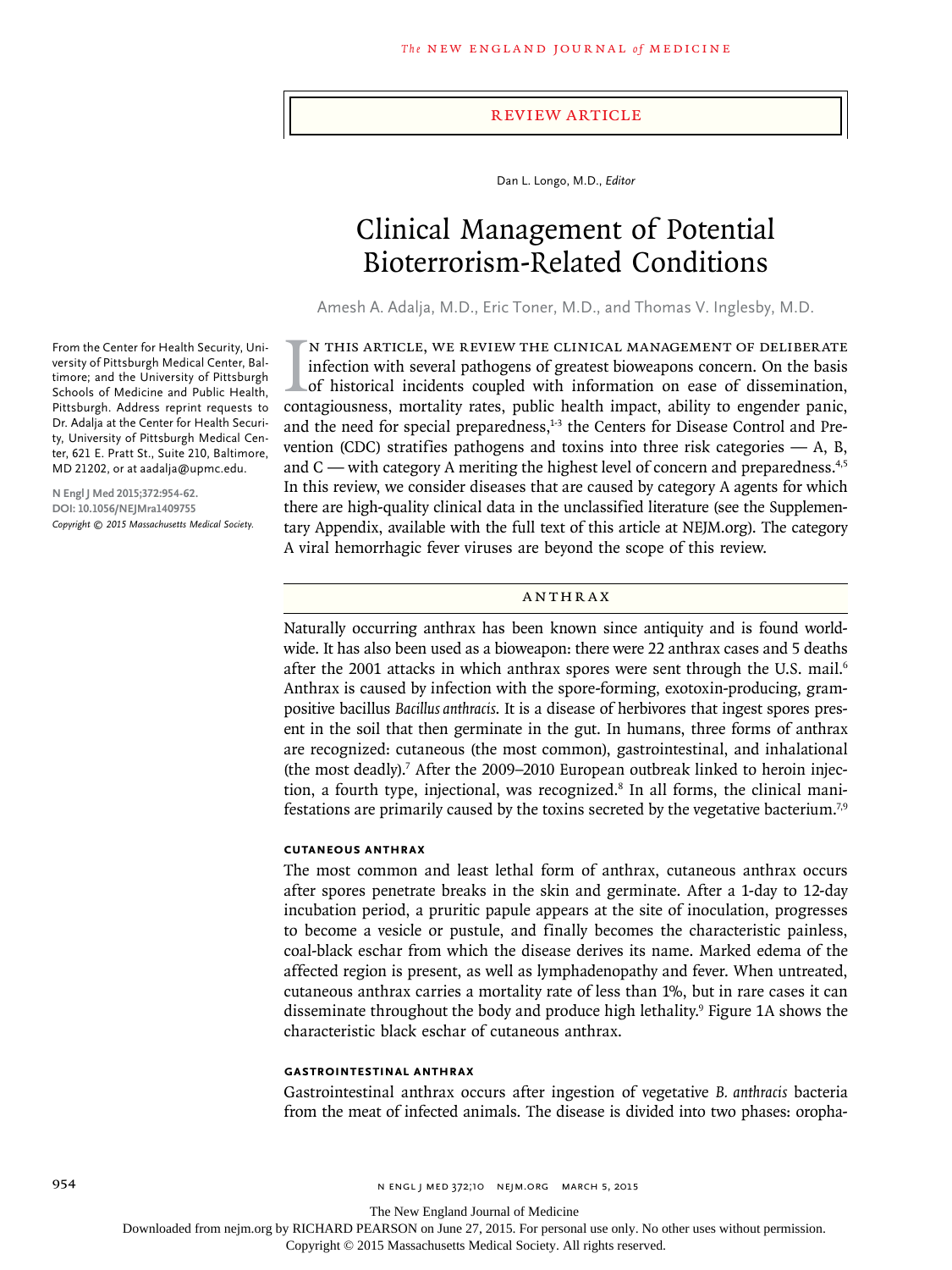

# **Figure 1. Characteristic Features of Diseases Caused by Category A Agents.**

Panel A shows a cutaneous anthrax lesion. Panel B is a chest radiograph of a patient with anthrax, showing mediastinal widening and pleural effusions. Panel C shows a smallpox rash. Panel D shows a patient with bubonic plague with axillary lymphadenopathy. Panel E shows paralysis in a patient with botulism. Panel F shows a tularemia skin ulcer. Images courtesy of the CDC Public Health Image Library.

The New England Journal of Medicine

Downloaded from nejm.org by RICHARD PEARSON on June 27, 2015. For personal use only. No other uses without permission.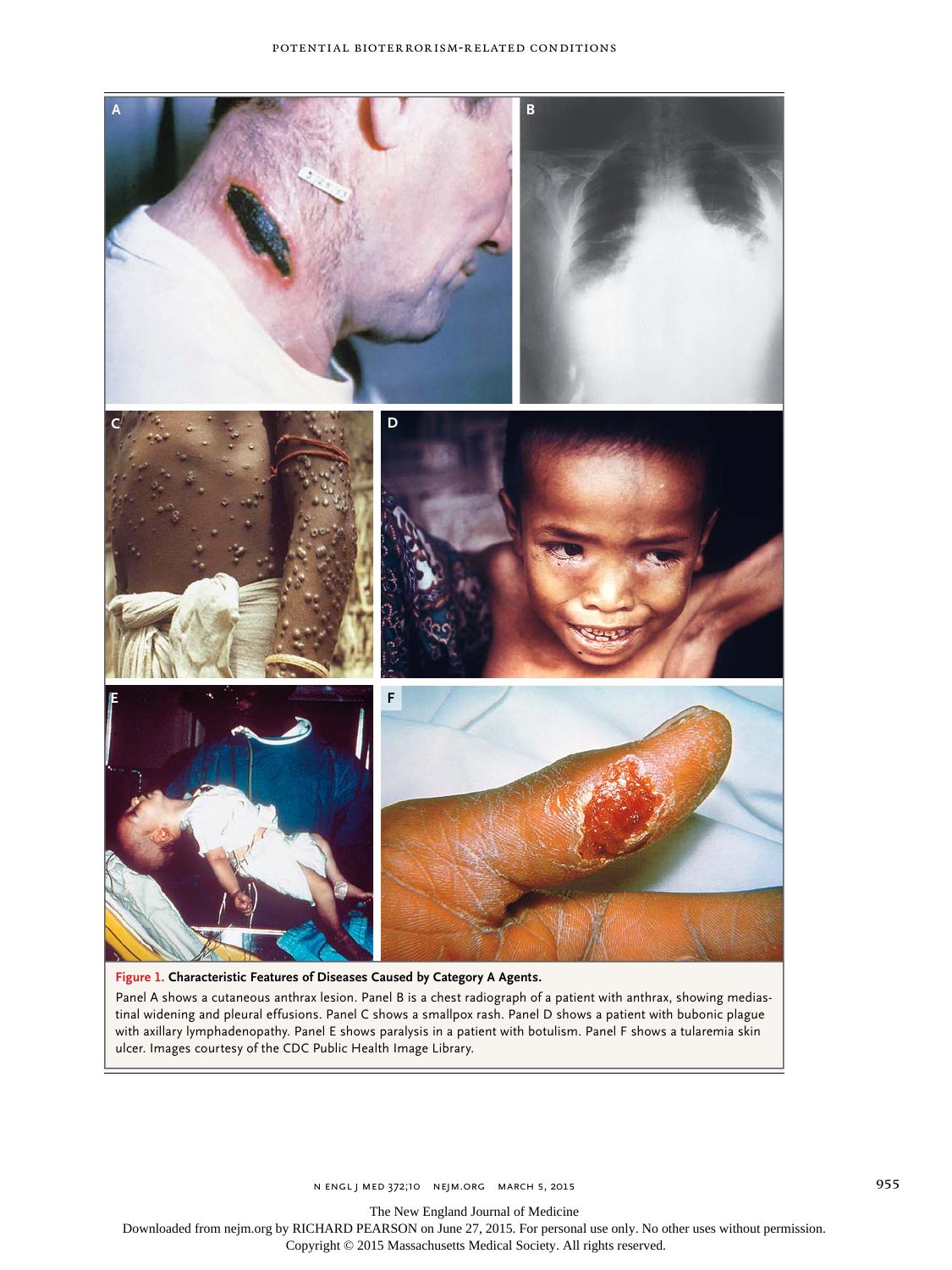ryngeal and lower gastrointestinal. After an incubation period of 3 days, oral or esophageal ulcers, cervical lymphadenopathy, and dysphagia occur. Fever and constitutional symptoms are also present. Lower gastrointestinal involvement is signaled by the appearance of abdominal pain, nausea, vomiting, bloody diarrhea, and abdominal distention. Ascites and inflammatory changes in the bowel wall may be present and visible on imaging. Mortality can reach 60% if the disease is untreated.7,10

# **Injectional Anthrax**

Injectional anthrax is characterized by skin lesions similar to those seen in "skin-popping" drug users. These lesions may progress rapidly and require surgical débridement. Dissemination with systemic symptoms, including meningitis and shock, may occur. Unlike cutaneous anthrax, injectional anthrax is not associated with eschar formation on the skin, and the mortality, even with treatment, is considerably higher, at 34%.<sup>11</sup>

# **Inhalational Anthrax**

The most lethal form of anthrax, and the form that would follow an intentional aerosol release of spores, inhalational anthrax results from the inhalation of bacterial spores that later germinate in the lung. The incubation period of inhalational anthrax can be as short as 1 day; has been as long as 6 weeks, in the case of the Sverdlovsk outbreak<sup>12</sup>; and has also been as long as 9 weeks in experimentally exposed monkeys.13 Disease onset begins with nonspecific influenza-like symptoms, with the exception that rhinorrhea is absent.<sup>14</sup> After the disease progresses through this stage, which lasts hours to days, a severe advanced phase occurs and includes high fever, shock, and respiratory distress. Inhalational anthrax does not cause pneumonia but nevertheless can progress to the acute respiratory distress syndrome. Hemorrhagic mediastinitis, as well as toxin-laden pleural and pericardial effusions, can be present.<sup>15</sup> Spread of the disease to the meninges, with resultant hemorrhagic meningitis, is a frequent complication of systemic forms of anthrax, occurring in up to 50% of cases $16$ ; this complication confers a higher degree of mortality. In the 2001 attacks, all persons with meningitis died, a finding consistent with other cases.<sup>17</sup> Traditionally, inhalational anthrax has carried a 90% case fatality rate; however, during the 2001 attacks, the case fatal-

ity rate was halved, to 45%.6 The reason for the decrement in mortality is probably multifactorial and includes the benefits of modern critical care, the drainage of toxin-laden pleural effusions, and the use of antimicrobial therapies.

# **Considerations for Anthrax in Special Populations**

Children and pregnant women are populations that may require special consideration. In a recent systematic review of 20 natural cases — most of which were cutaneous — reported in pregnant women, high rates of maternal and fetal death were noted.<sup>18</sup> It is unclear whether this represents a heightened proclivity for severe disease among pregnant women or a reporting bias. A systematic review of 73 pediatric cases, most of which were cutaneous or gastrointestinal, yielded no striking differences in the presentation of anthrax in children, as compared with adults.<sup>19</sup>

# **Diagnosis of Anthrax**

Although clinical suspicion is of utmost importance, laboratory confirmation is required for diagnosis, because the clinical findings in anthrax may overlap with those of other infections. *B. anthracis* grows rapidly in culture, and patients with systemic disease can be identified with the use of routine blood cultures. Because other bacillus species are frequent contaminants, there is the potential for delayed diagnosis if results are disregarded. Cultures from skin, ascites, pleural fluid, cerebrospinal fluid, and pericardial fluid may be positive. Biopsy can also be used to identify cases of cutaneous anthrax. A serologic test that has been cleared by the Food and Drug Administration (FDA) is available, but it does not yield positive results until late in the disease course. Reference laboratories, such as a state health laboratory, can perform definitive testing, including polymerase-chain-reaction (PCR)– based assays.<sup>9</sup>

Chest imaging may reveal a widened mediastinum, pleural effusions, or both, as well as apparent infiltrates due to effusions, atelectasis, and changes consistent with the early phase of the acute respiratory distress syndrome (Fig. 1B); in addition, many patients may have characteristic hyperdense (hemorrhagic) mediastinal lymphadenopathy on unenhanced computed tomography of the chest. An echocardiogram may reveal a pericardial effusion.<sup>9</sup>

The New England Journal of Medicine

Downloaded from nejm.org by RICHARD PEARSON on June 27, 2015. For personal use only. No other uses without permission.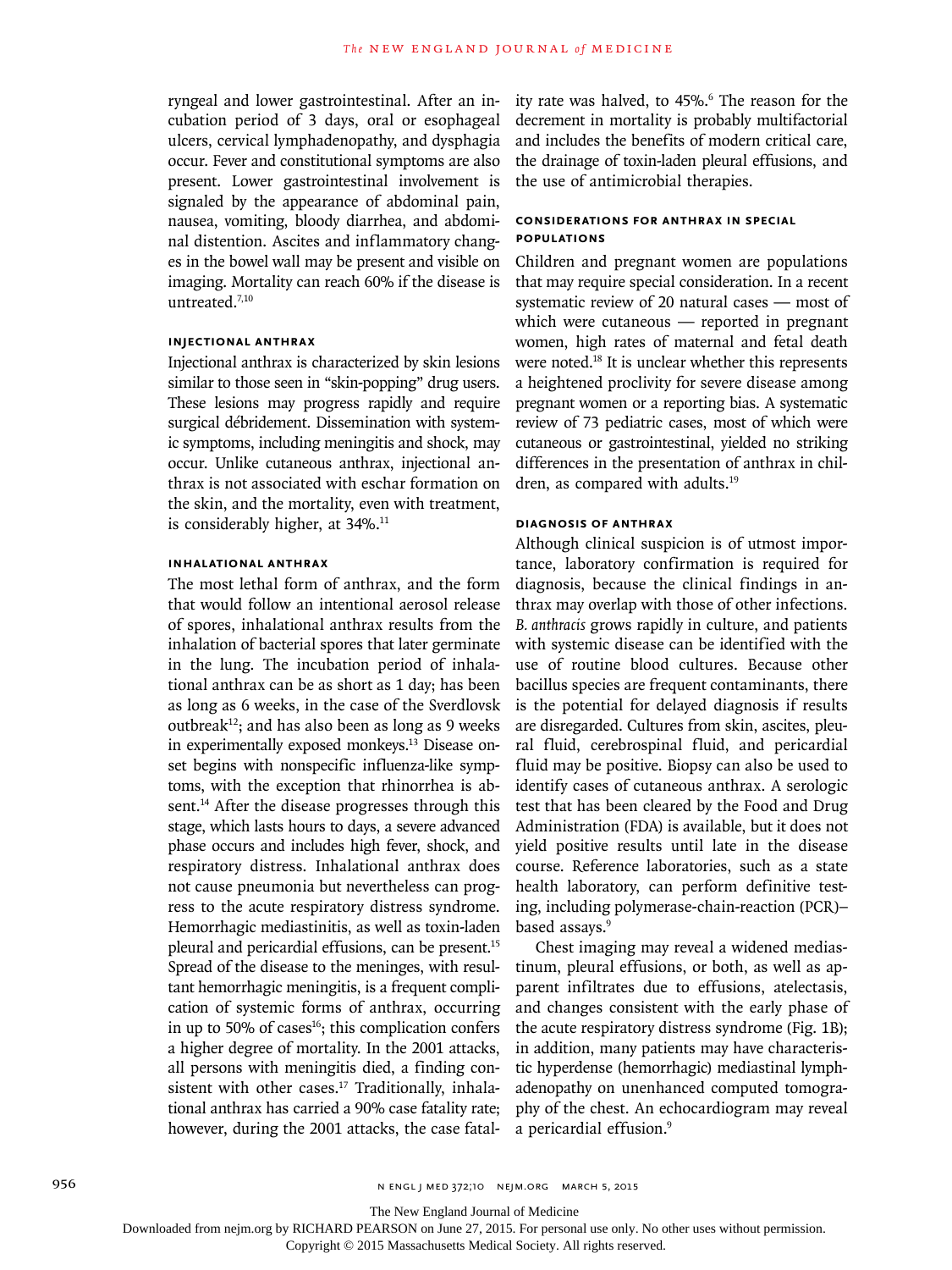Laboratory studies may reveal hemoconcentration, abnormal transaminases, anemia, thrombocytopenia, and coagulopathy, depending on disease severity. Lumbar puncture is required to rule out meningitis.<sup>9</sup> There are decision support tools available to facilitate the diagnosis of anthrax after a known release of the bacillus.20

# **Treatment of Anthrax**

Several antimicrobial agents have activity against *B. anthracis*, although concerns regarding engineered drug resistance influence the choice of treatment regimens.<sup>2</sup> Because the disease is toxinmediated, therapies that inhibit protein synthesis or disable toxins are preferred in the published CDC guidelines.<sup>21</sup>

The form of the disease and context of exposure (natural vs. intentional) determine the specifics of treatment. Treatment regimens can be divided into those for systemic disease and those for limited cutaneous disease.<sup>21</sup>

Uncomplicated cutaneous anthrax can be treated with an oral fluoroquinolone (ciprofloxacin, levofloxacin, or moxifloxacin) or doxycycline. Penicillin can be used if the isolate is known to be susceptible. The recommended duration of treatment is 7 to 10 days; however, a recent study suggests that shorter courses for naturally occurring cases are effective.<sup>22</sup> In the setting of an intentional attack, in which inhalation of spores may also have occurred, the duration should be extended to 60 days to cover the full incubation period of inhalational anthrax.<sup>21</sup>

Ideally, systemic forms of anthrax should be treated in an intensive care unit, where interventions such as mechanical ventilation, hemodynamic monitoring, fluid resuscitation, vasopressor support, prophylaxis for deep-vein thrombosis, and prophylaxis for gastrointestinal bleeding can be provided, consistent with the current sepsis protocols.23 Anthrax-specific treatments include combination antimicrobial therapy. If meningitis has not been ruled out, the CDC recommends a regimen including a fluoroquinolone, such as ciprofloxacin; a drug that inhibits protein synthesis, such as linezolid; and a drug that penetrates the central nervous system, such as meropenem. If meningitis has been ruled out with the use of a lumbar puncture, a two-drug regimen that includes a fluoroquinolone plus linezolid or clindamycin is recommended. Glucocorticoid treatment could be initiated for anthrax meningitis in accordance with the protocols for bacterial meningitis. The treatment duration is 2 to  $3$  weeks. $21$ 

Because historical studies of anthrax showed benefit with the use of antiserum, modern antibody therapies directed against anthrax toxins have been developed as adjunctive treatment. Two antibody-based therapies are available: raxibacumab and anthrax immune globulin. Raxibacumab is an FDA-approved monoclonal antibody targeted at the protective antigen component of the toxins and is administered in a single dose. In studies in animals, the use of raxibacumab without the concomitant use of antimicrobials was highly protective against lethal disease.24 However, when raxibacumab was combined with antimicrobials, the protective effect was no longer significant, although a trend in favor of the effectiveness of the therapy was apparent.21 Similar findings were seen with anthrax immune globulin. $21,25$  The CDC recommends antitoxin treatments in cases of systemic anthrax.21 However, it is difficult to determine what added benefit they confer for patients who are effectively treated with antimicrobials.

Another recommended adjunctive therapy is drainage of pleural effusions, ascites, and pericardial effusions, all of which are toxin-laden. In a historical review, such treatment of pleural effusions was shown to be partly responsible for the diminished fatality rate in modern cases of anthrax.26 Surgical resection may be required in cases of gastrointestinal and injectional anthrax.<sup>21</sup>

Anthrax does not spread from person to person. Standard precautions are sufficient for infection control.<sup>9</sup>

## **Prevention of Anthrax**

Anthrax vaccine adsorbed (AVA) is the FDA-licensed vaccine used for the prevention of anthrax. AVA was initially administered in a series of six subcutaneous injections followed by annual booster injections. A randomized clinical trial, however, showed noninferior immunogenicity results when five intramuscular injections were used.<sup>27</sup> The intramuscular regimen is now the recommended method of vaccination. Evidence suggests that this schedule may be further simplified.<sup>28</sup> Other anthrax vaccines are in development.

For postexposure prophylaxis, AVA would probably be recommended for off-label (or Emergency Use Authorization) use in a three-dose schedule<sup>21</sup>

The New England Journal of Medicine

Downloaded from nejm.org by RICHARD PEARSON on June 27, 2015. For personal use only. No other uses without permission.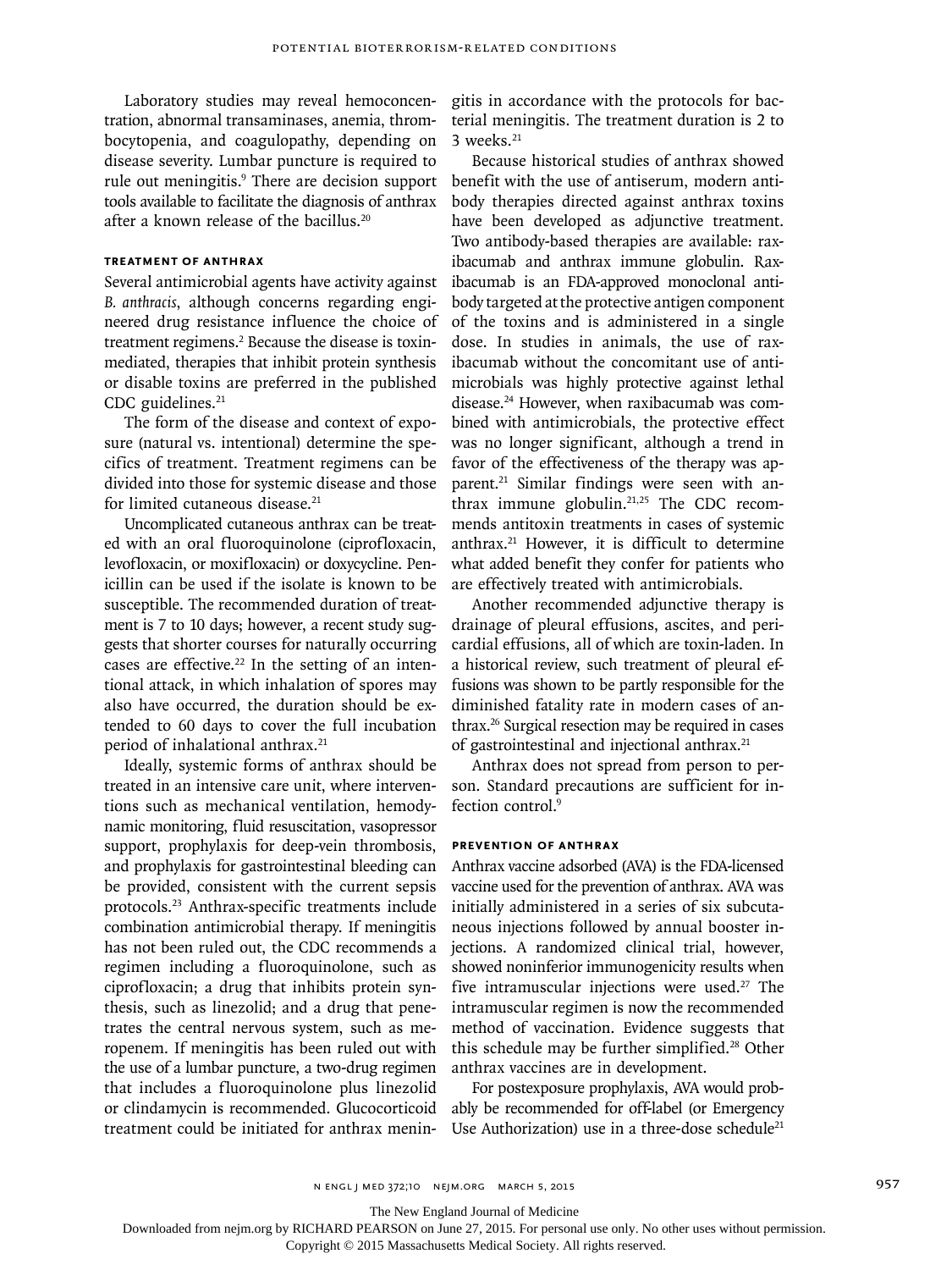on the basis of studies in animals.29 Antimicrobial therapy is coupled with vaccination for postexposure prophylaxis; ciprofloxacin and doxycycline are the preferred antimicrobials. The duration of prophylaxis, derived from the longest germination time of inhaled spores, is 60 days.<sup>21</sup> After the 2001 anthrax attacks, approximately 10,000 persons received antimicrobial prophylaxis and had no resultant disease, despite compliance rates of less than 50%; this suggests that some modification of antibiotic recommendations is possible.<sup>30</sup> On the basis of studies in animals, raxibacumab can also be used as single-agent postexposure prophylaxis when no other option is available, $21,24$  although the circumstances in which ordinary postexposure prophylaxis could not be used are limited.

## **SMALLPOX**

Smallpox, a viral disease, has the distinction of being the only human infectious disease that has been eradicated. Because of this success, routine vaccination ceased, which allowed immunity to wane and has created a large susceptible population, should the virus be released from a laboratory. A recent study, however, indicates that some residual immunity may remain in persons vaccinated in the past.<sup>31</sup>

# **Cardinal Features of Smallpox**

Infection with the smallpox virus, variola, occurs through droplet or aerosol exposure. After an incubation period of 10 to 14 days, a prodrome of fever and constitutional symptoms begins. Rash appears 1 to 4 days after the onset of fever. The rash is characteristically centrifugal, with lesions progressing synchronously from macules to papules to vesicles (umbilicated) to pustules to scabs over a period of a couple of weeks (Fig. 1C). A person is contagious during the period when the rash is present, and infectiousness ceases after the scabs have sloughed. The fatality rate of smallpox is approximately 25%, and severe complications such as blindness can also occur.32

# **Diagnosis of Smallpox**

The initial suspicion of smallpox infection is likely to arise from the presence of a characteristic febrile rash. Definitive diagnosis is based on serologic testing, cell culture, PCR, or electron microscopy performed at reference facilities. Because a single case represents a public health emergency, authorities should be notified immediately on initial suspicion.32

# **Treatment and Prevention of Smallpox**

There are currently no FDA-licensed treatments for smallpox, although two compounds are in late development stages (tecovirimat and liposomal cidofovir).<sup>33</sup> Indications for their use are not yet available, but their availability during an outbreak would probably be through emergencyuse authorization. The prevention of smallpox is based on the efficacy of the vaccine and is derived from the strategy of surveillance and containment pursued during the global eradication campaign.

The current vaccine, ACAM2000 (Sanofi Pasteur Biologics), is based on the traditional Jenner vaccine (using the related virus, vaccinia) and is administered in a single percutaneous dose. Vaccination after exposure — but before the rash is present — can abort or attenuate the clinical manifestations of the disease. This live vaccine is contraindicated for persons with severe immunosuppression, and newer-generation vaccinations have been developed for these populations.<sup>34</sup>

The vaccine is not without risk: it is estimated that pericarditis or myocarditis may develop in 5.7 per 1000 vaccinees.<sup>35</sup> In addition, eczema vaccinatum, generalized vaccinia, progressive vaccinia, and vaccinia encephalitis can also occur.<sup>36</sup> Table 1 provides definitions of the dermatologic forms of vaccinia. Patients with eczema vaccinatum, generalized vaccinia, or progressive vaccinia benefit from the administration of vaccinia immune globulin and possibly antiviral therapy.<sup>37,38</sup> Accidental inoculation of the vaccine from the administration site to the eye or to other persons can also occur.36

Newer-generation vaccines (LC16 and Imvamune [Bavarian Nordic]) exist and have shown promise in safety and immunologic studies involving populations for whom the traditional vaccine is contraindicated. Neither vaccine is FDAapproved for use, although Imvamune is stockpiled and would be expected to be available through emergency-use authorization.39,40

Smallpox is contagious. Patients with smallpox should be placed under airborne precautions.<sup>32</sup>

The New England Journal of Medicine

Downloaded from nejm.org by RICHARD PEARSON on June 27, 2015. For personal use only. No other uses without permission.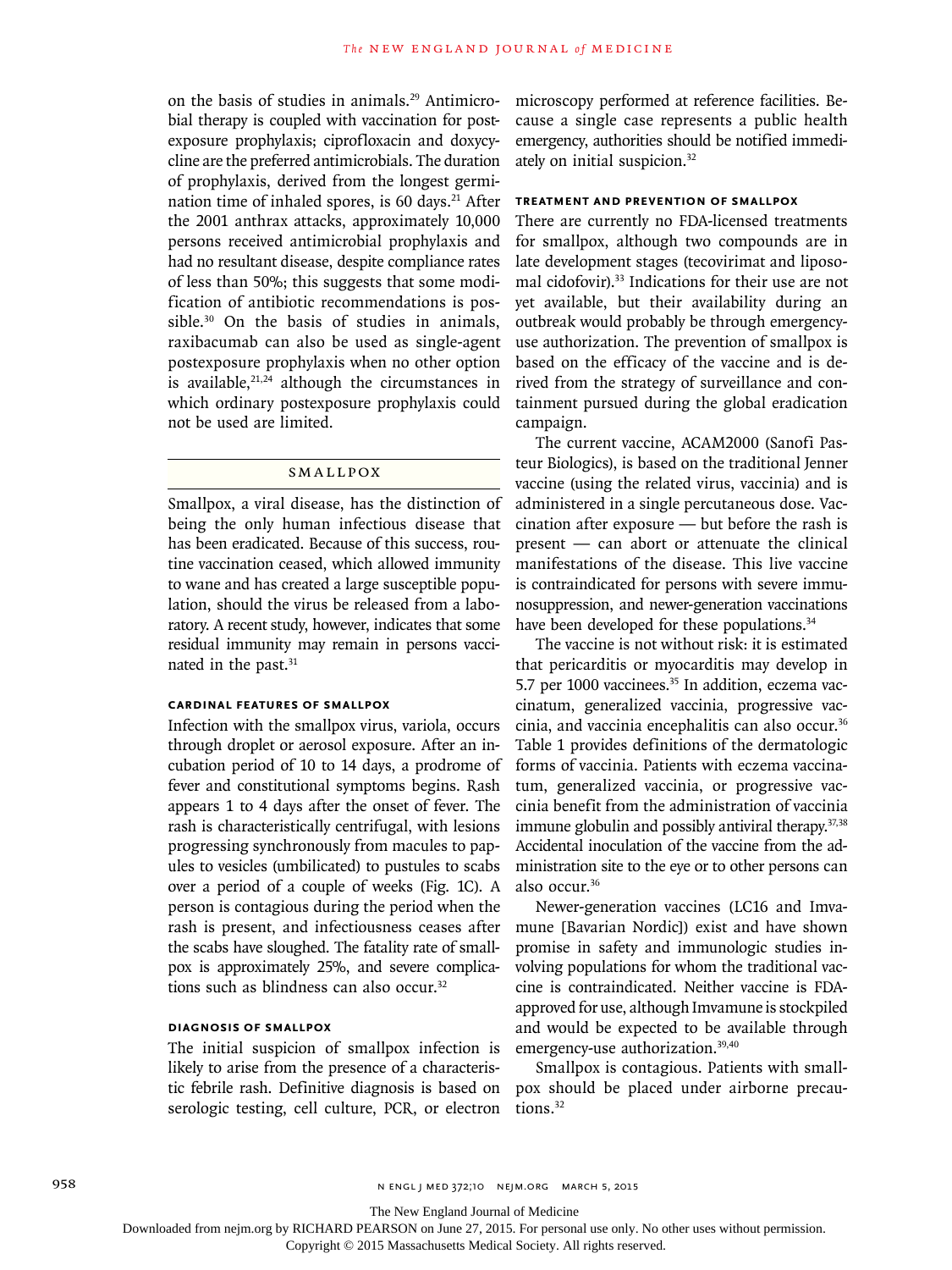| Table 1. Dermatologic Vaccinia Reactions. |                                                                           |  |  |  |
|-------------------------------------------|---------------------------------------------------------------------------|--|--|--|
| Reaction                                  | <b>Feature or Features</b>                                                |  |  |  |
| Progressive vaccinia                      | Necrosis in the area of vaccina-<br>tion                                  |  |  |  |
| Frzema vaccinatum                         | Local or generalized spread<br>of vaccine virus in persons<br>with eczema |  |  |  |
| Generalized vaccinia                      | Skin lesions that are remote<br>from the vaccination site                 |  |  |  |

#### Pneumonic Plague

Pneumonic plague is caused by infection with the fleaborne bacterium *Yersinia pestis*. This organism, found worldwide and responsible for the "Black Death," can cause several forms of illness: bubonic (the most common) (Fig. 1D), septicemic, and pneumonic plague.41 Because of the focus of this review, only pneumonic plague is discussed.

# **Cardinal Features of Pneumonic Plague**

In a deliberate attack, primary pneumonic plague — rather than secondary spread from bubonic or septicemic forms — would occur 1 to 3 days after inhalation of the released bacterium or after droplet transmission from another infected person. The initial presentation of pneumonic plague is nonspecific and is difficult to differentiate from an ordinary pneumonia in its early stages. Hemoptysis, a unique feature, might be present, and rapid progression to respiratory failure and death would occur with greater frequency than in ordinary pneumonias.<sup>41</sup>

# **Diagnosis of Pneumonic Plague**

Because the clinical features of pneumonic plague are nonspecific, diagnosis is largely based on the results of culture. Sputum, blood, or lymph-node aspirates could yield positive culture results. Chest radiography would reveal a severe pneumonic process. Serologic testing can also be useful but would not play much of a role during acute illness.41 Rapid antigen tests are available in regions in which plague is endemic, but none are FDA-approved.

# **Treatment and Prevention of Pneumonic Plague**

The treatment of pneumonic plague involves a 10-day course of an aminoglycoside antibiotic (A through H) that can be elaborated by *C. botu-*

agent, such as streptomycin or gentamicin. Doxycycline is considered a second-line treatment.<sup>41</sup> However, a randomized, controlled trial of potential treatments for bubonic plague revealed equivalency between gentamicin and oral doxycycline; it is unclear whether these results can be extrapolated to pneumonic plague.<sup>42</sup> There has been increased interest in the use of fluoroquinolones as primary treatment in mass-casualty settings.<sup>42</sup> A 7-day course of doxycycline or ciprofloxacin would be used as postexposure prophylaxis.41 No vaccine against plague is available. Because pneumonic plague can be transmitted from person to person through respiratory droplets, droplet precautions must be implemented for all patients.<sup>41</sup>

# Botulism

Botulism is the result of toxin elaboration by the gram-positive, spore-forming bacillus *Clostridium botulinum*. Several forms of botulism occur, including infantile, wound, gastrointestinal, iatrogenic, and inhalational botulism. In a deliberate attack, inhalational botulism would be anticipated, although gastrointestinal botulism is also a possibility. Because of the dearth of naturally occurring cases of inhalational botulism, gastrointestinal botulism is taken as a surrogate for the pathophysiological aspects of inhalational botulism.43

# **Cardinal Features of Inhalational Botulism**

Approximately 6 hours after the inhalation of botulinum toxin, persons exposed would have a descending paralysis (Fig. 1E) with symptoms of cranial-nerve dysfunction, such as diplopia, dysphagia, pupillary dilation, and ptosis. This would progress to ventilatory failure necessitating mechanical ventilation. Fever and altered mental status are absent.<sup>43</sup>

# **Diagnosis of Botulism**

The diagnosis of botulism is largely clinical and is confirmed with the use of mouse bioassays, through culture, or through laboratory detection of the toxin in contaminated materials, blood, or stool. New methods of diagnosis are being developed. Nerve-conduction studies can also be used. Newer methods involve the use of PCR-based detection.<sup>43</sup>

There are currently eight known toxin types

n engl j med 372;10 nejm.org March 5, 2015 959

The New England Journal of Medicine

Downloaded from nejm.org by RICHARD PEARSON on June 27, 2015. For personal use only. No other uses without permission.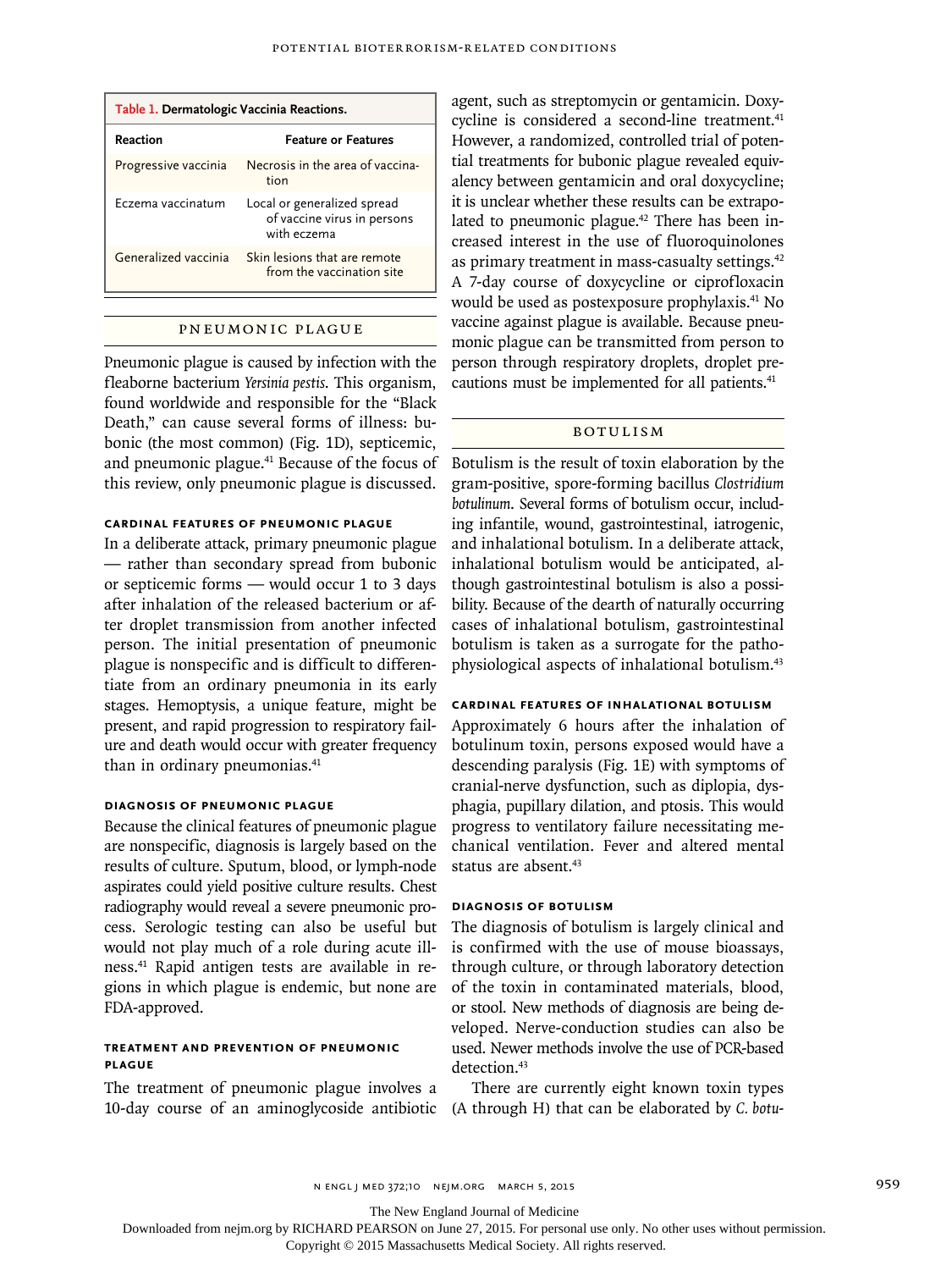| Table 2. Selected Features of the Conditions Discussed. |            |                                                                         |                      |                                                                       |  |
|---------------------------------------------------------|------------|-------------------------------------------------------------------------|----------------------|-----------------------------------------------------------------------|--|
| Condition                                               | Contagious | <b>Clinical Form or Forms</b>                                           | Vaccine<br>Available | <b>Treatment</b>                                                      |  |
| Anthrax                                                 | <b>No</b>  | Three primary forms: cutaneous, in-<br>halational, and gastrointestinal | Yes                  | Combination antimicrobials, effusion<br>drainage, monoclonal antibody |  |
| Smallpox                                                | Yes        | Centrifugal rash with same-stage<br>lesions                             | Yes                  | Supportive treatment                                                  |  |
| Plague                                                  | Yes        | Pneumonic or bubonic                                                    | No                   | Antimicrobials                                                        |  |
| <b>Botulism</b>                                         | No         | Inhalational or gastrointestinal                                        | No                   | Antitoxin                                                             |  |
| Tularemia                                               | <b>No</b>  | Inhalational or ulceroglandular                                         | No                   | Antimicrobials                                                        |  |

linum, and knowing which type is present can very low. Several forms of tularemia occur; howprovide epidemiologic clues regarding the source of exposure.44 For example, toxin type G does not cause disease naturally in humans, and toxin type E is found almost exclusively in seafood.<sup>45</sup>

# **Treatment of Botulism**

The treatment of botulism involves the administration of the equine-derived heptavalent (A–G) antitoxin, which has been approved by the FDA and is available exclusively from the CDC.<sup>43</sup> In a deliberate attack, the bivalent human-derived antitoxin, BabyBIG (Baxter Healthcare), which is used for infant botulism, should not be administered. A diagnosis of inhalational botulism should prompt attention to any signs of impending respiratory failure, along with consideration of admission to an intensive care unit and initiation of mechanical ventilation. In addition, given the equine origin of the antitoxin, there is the potential for hypersensitivity. There is no vaccine against botulinum toxin, although the antitoxin may induce host immunity to the toxin and therefore may be efficacious when used as a vaccine.<sup>46</sup> A program for vaccination of workers at high risk has ended.47 Botulism is not contagious, and standard precautions are sufficient for infection control.<sup>43</sup>

## Tularemia

Tularemia is caused by infection with *Francisella tularensis*, a gram-negative bacillus that occurs naturally in many parts of the United States. Colloquially known as "rabbit fever," the infection can be transmitted from contaminated animals or through tick bites.<sup>48</sup> The infectious dose is

ever, a deliberate release would be expected to cause pneumonic tularemia rather than the more common ulceroglandular form (Fig. 1F).

# **Cardinal Features of Pneumonic Tularemia**

After an average incubation period of 3 to 5 days, pneumonic tularemia would manifest with signs and symptoms similar to those of communityacquired pneumonia, including fever, cough, and dyspnea. However, septic shock, acute respiratory distress syndrome, and respiratory failure can ensue. Because there is no distinguishing characteristic of pneumonic tularemia, clinical suspicion must be high.<sup>48</sup>

## **Diagnosis of Tularemia**

Tularemia can be diagnosed with the use of culture, although enriched culture medium must be used. Immunofluorescence staining, serologic testing, and PCR can also be used for diagnosis. In addition, because of the highly infectious nature of tularemia bacilli, laboratory personnel must be alerted, so that they can work in proper biosafety conditions. Chest imaging results in tularemia are nonspecific and would reveal changes consistent with pneumonia.<sup>48</sup>

## **Treatment and Prevention of Tularemia**

The treatment of tularemia consists of a 10-day course of an aminoglycoside antibiotic, such as streptomycin or gentamicin. Ciprofloxacin and doxycycline are alternatives. For postexposure prophylaxis, a 7-day course of doxycycline or ciprofloxacin can be prescribed. There is no vaccine for tularemia. Standard precautions are adequate for infection control.<sup>48</sup>

The New England Journal of Medicine

Downloaded from nejm.org by RICHARD PEARSON on June 27, 2015. For personal use only. No other uses without permission.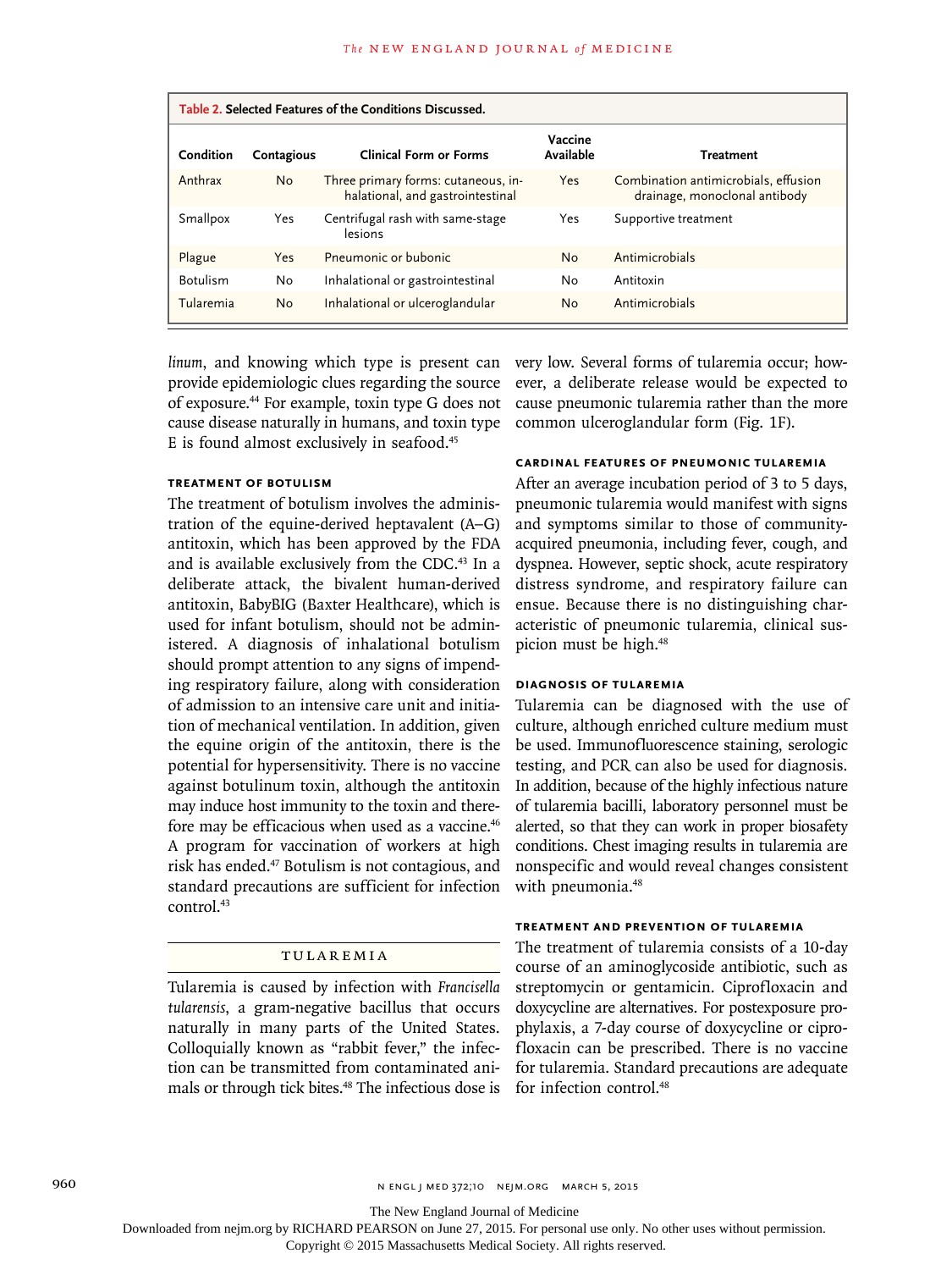## Conclusions

The purpose of this review is to highlight clinically useful issues related to CDC category A pathogens. Because most of these conditions can occur naturally, suspicion for bioterrorism depends on clinicians being alert to unusual patterns, such as unexplained clusters of infection. Table 2 summarizes the key facts about the agents we have discussed. In all situations, a close collaboration between public health officials and clinicians is essential.

Dr. Adalja reports holding stock in Siga, Biocryst, Cubist, and Luminex. No other potential conflict of interest relevant to this article was reported.

Disclosure forms provided by the authors are available with the full text of this article at NEJM.org.

#### **References**

**1.** Mayor A. Greek fire, poison arrows and scorpion bombs: biological and chemical warfare in the ancient world. New York: Overlook Press, 2003.

**2.** Leitenberg M, Zilinskas RA. The Soviet biological weapons program: a history. Cambridge, MA: Harvard University Press, 2012.

**3.** Miller J, Engelberg S, Broad W. Germs: biological weapons and America's secret war. New York: Simon and Schuster, 2002.

**4.** Sell TK, Watson M. Federal agency biodefense funding, FY2013-FY2014. Biosecur Bioterror 2013;11:196-216.

**5.** Biological and chemical terrorism: strategic plan for preparedness and response: recommendations of the CDC Strategic Planning Workgroup. MMWR Recomm Rep 2000;49:(RR-4):1-14.

**6.** Jernigan DB, Raghunathan PL, Bell BP, et al. Investigation of bioterrorismrelated anthrax, United States, 2001: epidemiologic findings. Emerg Infect Dis 2002;8:1019-28.

**7.** Christian MD. Biowarfare and bioterrorism. Crit Care Clin 2013;29:717-56.

**8.** Hanczaruk M, Reischl U, Holzmann T, et al. Injectional anthrax in heroin users, Europe, 2000-2012. Emerg Infect Dis 2014;20:322-3.

**9.** Martin GJ, Friedlander AM. Bacillus anthracis (anthrax). In: Bennett JE, Dolin R, Blaser MJ, eds. Mandell, Douglas, and Bennett's principles and practice of infectious diseases. 8th ed. Philadelphia: Elsevier, 2014.

**10.** Gastrointestinal anthrax after an animal-hide drumming event — New Hampshire and Massachusetts, 2009. MMWR Morb Mortal Wkly Rep 2010;59:872-7.

**11.** Sweeney DA, Hicks CW, Cui X, Li Y, Eichacker PQ. Anthrax infection. Am J Respir Crit Care Med 2011;184:1333-41. **12.** Meselson M, Guillemin J, Hugh-Jones M, et al. The Sverdlovsk anthrax outbreak of 1979. Science 1994;266:1202-8.

**13.** Friedlander AM, Welkos SL, Pitt ML, et al. Postexposure prophylaxis against experimental inhalation anthrax. J Infect Dis 1993;167:1239-43.

**14.** Kuehnert MJ, Doyle TJ, Hill HA, et al. Clinical features that discriminate inhalational anthrax from other acute respiratory illnesses. Clin Infect Dis 2003;36: 328-36.

**15.** Walsh JJ, Pesik N, Quinn CP, et al. A case of naturally acquired inhalation anthrax: clinical care and analyses of antiprotective antigen immunoglobulin G and lethal factor. Clin Infect Dis 2007;44: 968-71.

**16.** Sejvar JJ, Tenover FC, Stephens DS. Management of anthrax meningitis. Lancet Infect Dis 2005;5:287-95.

**17.** Narayan SK, Sreelakshmi M, Sujatha S, Dutta TK. Anthrax meningoencephalitis — declining trends in an uncommon but catastrophic CNS infection in rural Tamil Nadu, South India. J Neurol Sci 2009;281:41-5.

**18.** Meaney-Delman D, Zotti ME, Rasmussen SA, et al. Anthrax cases in pregnant and postpartum women: a systematic review. Obstet Gynecol 2012;120: 1439-49.

**19.** Bravata DM, Holty JE, Wang E, et al. Inhalational, gastrointestinal, and cutaneous anthrax in children: a systematic review of cases: 1900 to 2005. Arch Pediatr Adolesc Med 2007;161:896-905.

**20.** Hupert N, Bearman GM, Mushlin AI, Callahan MA. Accuracy of screening for inhalational anthrax after a bioterrorist attack. Ann Intern Med 2003;139:337-45. **21.** Hendricks KA, Wright ME, Shadomy SV, et al. Centers for Disease Control and Prevention expert panel meetings on prevention and treatment of anthrax in adults. Emerg Infect Dis 2014;20(2):e130687.

**22.** Kayabas U, Karahocagil MK, Ozkurt Z, et al. Naturally occurring cutaneous anthrax: antibiotic treatment and outcome. Chemotherapy 2012;58:34-43.

**23.** Dellinger RP, Levy MM, Rhodes A, et al. Surviving Sepsis Campaign: international guidelines for management of severe sepsis and septic shock: 2012. Crit Care Med 2013;41:580-637.

**24.** Migone TS, Subramanian GM, Zhong J, et al. Raxibacumab for the treatment of inhalational anthrax. N Engl J Med 2009; 361:135-44.

**25.** Mytle N, Hopkins RJ, Malkevich NV, et al. Evaluation of intravenous anthrax immune globulin for treatment of inhalation anthrax. Antimicrob Agents Chemother 2013;57:5684-92.

**26.** Holty JE, Bravata DM, Liu H, Olshen RA, McDonald KM, Owens DK. Systematic review: a century of inhalational anthrax cases from 1900 to 2005. Ann Intern Med 2006;144:270-80.

**27.** Marano N, Plikaytis BD, Martin SW, et al. Effects of a reduced dose schedule and intramuscular administration of anthrax vaccine adsorbed on immunogenicity and safety at 7 months: a randomized trial. JAMA 2008;300:1532-43.

**28.** Wright JG, Plikaytis BD, Rose CE, et al. Effect of reduced dose schedules and intramuscular injection of anthrax vaccine adsorbed on immunological response and safety profile: a randomized trial. Vaccine 2014;32:1019-28.

**29.** Ionin B, Hopkins RJ, Pleune B, et al. Evaluation of immunogenicity and efficacy of anthrax vaccine adsorbed for postexposure prophylaxis. Clin Vaccine Immunol 2013;20:1016-26.

**30.** Shepard CW, Soriano-Gabarro M, Zell ER, et al. Antimicrobial postexposure prophylaxis for anthrax: adverse events and adherence. Emerg Infect Dis 2002;8: 1124-32.

**31.** Taub DD, Ershler WB, Janowski M, et al. Immunity from smallpox vaccine persists for decades: a longitudinal study. Am J Med 2008;121:1058-64.

**32.** Peterson BW, Damon IK. Orthopoxviruses: vaccinia (smallpox vaccine), variola (smallpox), monkeypox, and cowpox. In: Bennett JE, Dolin R, Blaser MJ, eds. Mandell, Douglas, and Bennett's principles and practice of infectious diseases. 8th ed. Philadelphia: Elsevier, 2014.

**33.** Smee DF. Orthopoxvirus inhibitors that are active in animal models: an update from 2008 to 2012. Future Virol 2013;8:891-901 .

**34.** Nalca A, Zumbrun EE. ACAM2000: the new smallpox vaccine for United States Strategic National Stockpile. Drug Des Devel Ther 2010;4:71-9.

**35.** Food and Drug Administration. ACAM 2000 prescribing information (http://www.fda.gov/downloads/ biologicsbloodvaccines/vaccines/ approvedproducts/ucm142572.pdf).

n engl j med 372;10 nejm.org March 5, 2015 961

The New England Journal of Medicine

Downloaded from nejm.org by RICHARD PEARSON on June 27, 2015. For personal use only. No other uses without permission.